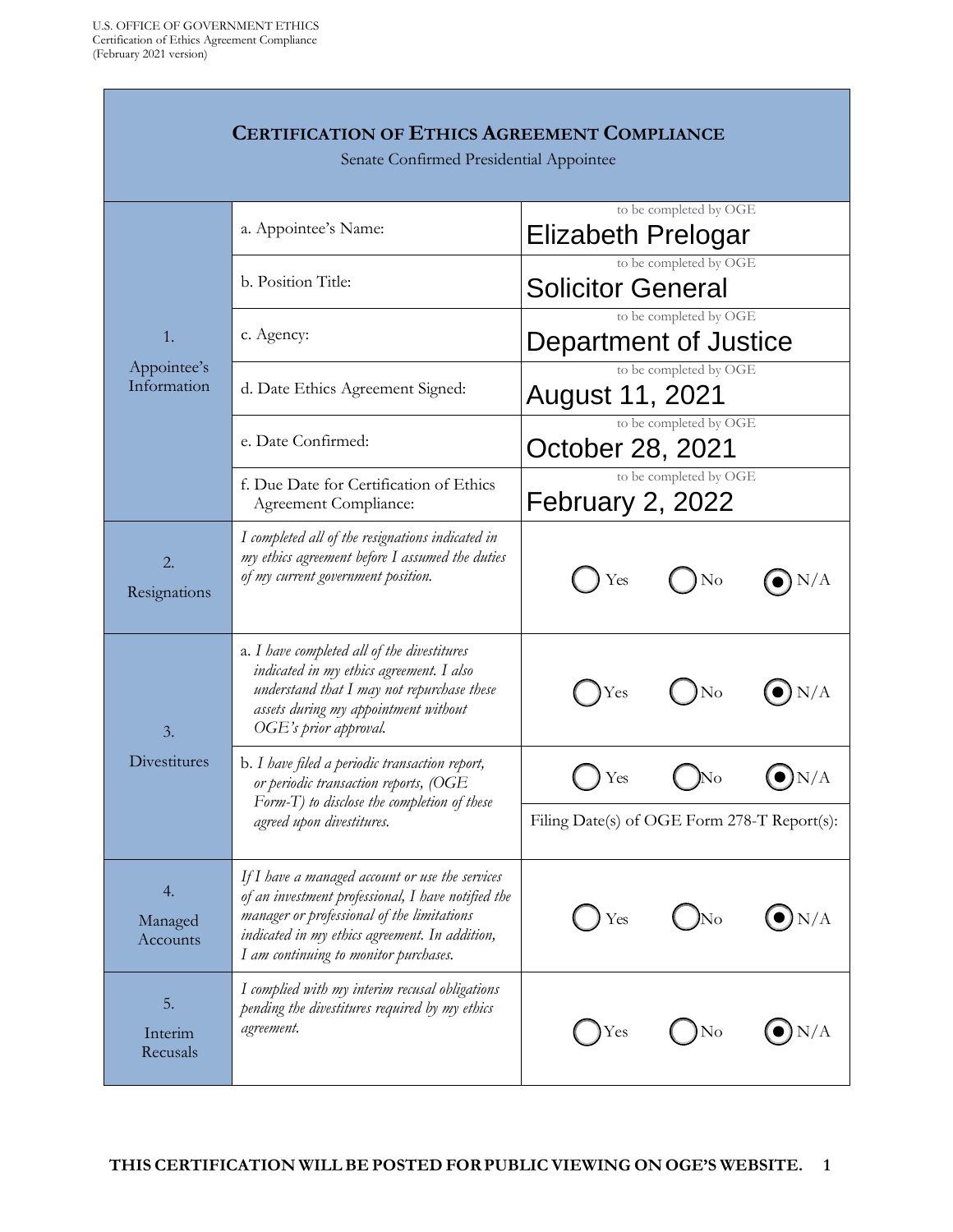| 6.<br>Recusals<br>(Note: These<br>factual statements<br>describe the<br>appointee's current<br>status. They are<br>not intended to<br>modify ethics<br>agreement<br>commitments or<br>create new recusal<br>obligations.) | a. As required by 18 U.S.C. § 208, I will<br>continue to recuse from particular matters in<br>which I know I have a personal or imputed<br>financial interest directly and predictably affected<br>by the matter, unless I receive a waiver or qualify<br>for a regulatory exemption.<br>b. I am recusing from particular matters in | $\bigodot$ Yes                                                     | $\rm No$              |      |
|---------------------------------------------------------------------------------------------------------------------------------------------------------------------------------------------------------------------------|--------------------------------------------------------------------------------------------------------------------------------------------------------------------------------------------------------------------------------------------------------------------------------------------------------------------------------------|--------------------------------------------------------------------|-----------------------|------|
|                                                                                                                                                                                                                           | which any former employer or client $I$ served in<br>the past year is a party or represents a party,<br>unless I have been authorized under 5 C.F.R.<br>\$2635.502(d).                                                                                                                                                               | $\left( \bullet \right)$ Yes                                       |                       | )N/A |
|                                                                                                                                                                                                                           | c. I am recusing from particular matters in<br>which any former employer or client I served<br>in the two years prior to my appointment is a<br>party or represents a party, unless I have<br>received a waiver under Exec. Order 13989.                                                                                             | ( $\bullet$ )Yes                                                   |                       | N/A  |
|                                                                                                                                                                                                                           | a. I received a waiver pursuant to 18 U.S.C.<br>$\int$ 208.                                                                                                                                                                                                                                                                          | Yes                                                                | ( $\bullet)_{\rm No}$ |      |
| 7.<br>Waivers and<br>Authorizations<br>(Consult with<br>your<br>agency's<br><b>DAEO</b> if<br>uncertain<br>under what<br>authority a<br>waiver or<br>authorization<br>was granted.)                                       | If yes, indicate the date of the waiver and<br>indicate the financial interest covered by the<br>waiver.                                                                                                                                                                                                                             | Date:<br>Financial interest:                                       |                       |      |
|                                                                                                                                                                                                                           | b. I received a waiver pursuant to Executive<br>Order 13989.                                                                                                                                                                                                                                                                         | $\bigodot_{\text{Yes}}$                                            |                       |      |
|                                                                                                                                                                                                                           | If yes, indicate the date of the waiver and the<br>subject of the waiver (i.e., applicable paragraph<br>of the ethics pledge, parties, particular matters,<br>specific issue areas, as applicable).                                                                                                                                  | Date: 11/18/21<br>Subject:<br>Executive Order, Section 1, Paragrap |                       |      |
|                                                                                                                                                                                                                           | c. I received an authorization pursuant to<br>5 C.F.R. $\int$ 2635.502(d).                                                                                                                                                                                                                                                           | $\bigodot$ Yes                                                     | $\bigcup$ No          |      |
|                                                                                                                                                                                                                           | If yes, indicate date of authorization and<br>identify the covered person(s) as to whom you<br>have been authorized (e.g., former employer,<br>former client, spouse's employer, spouse's<br>current client, etc.).                                                                                                                  | Date: see Paragraph 11<br>Covered person(s):                       |                       |      |
|                                                                                                                                                                                                                           | $d.$ I received a waiver pursuant to 5 C.F.R.<br>$\int$ 2635.503(c).                                                                                                                                                                                                                                                                 | $\sum$ Yes                                                         | $\odot$ No            |      |
|                                                                                                                                                                                                                           |                                                                                                                                                                                                                                                                                                                                      | Date:<br>Former employer or payer:                                 |                       |      |
|                                                                                                                                                                                                                           | If yes, indicate the date of the waiver and<br>identify the former employer or payer.                                                                                                                                                                                                                                                |                                                                    |                       |      |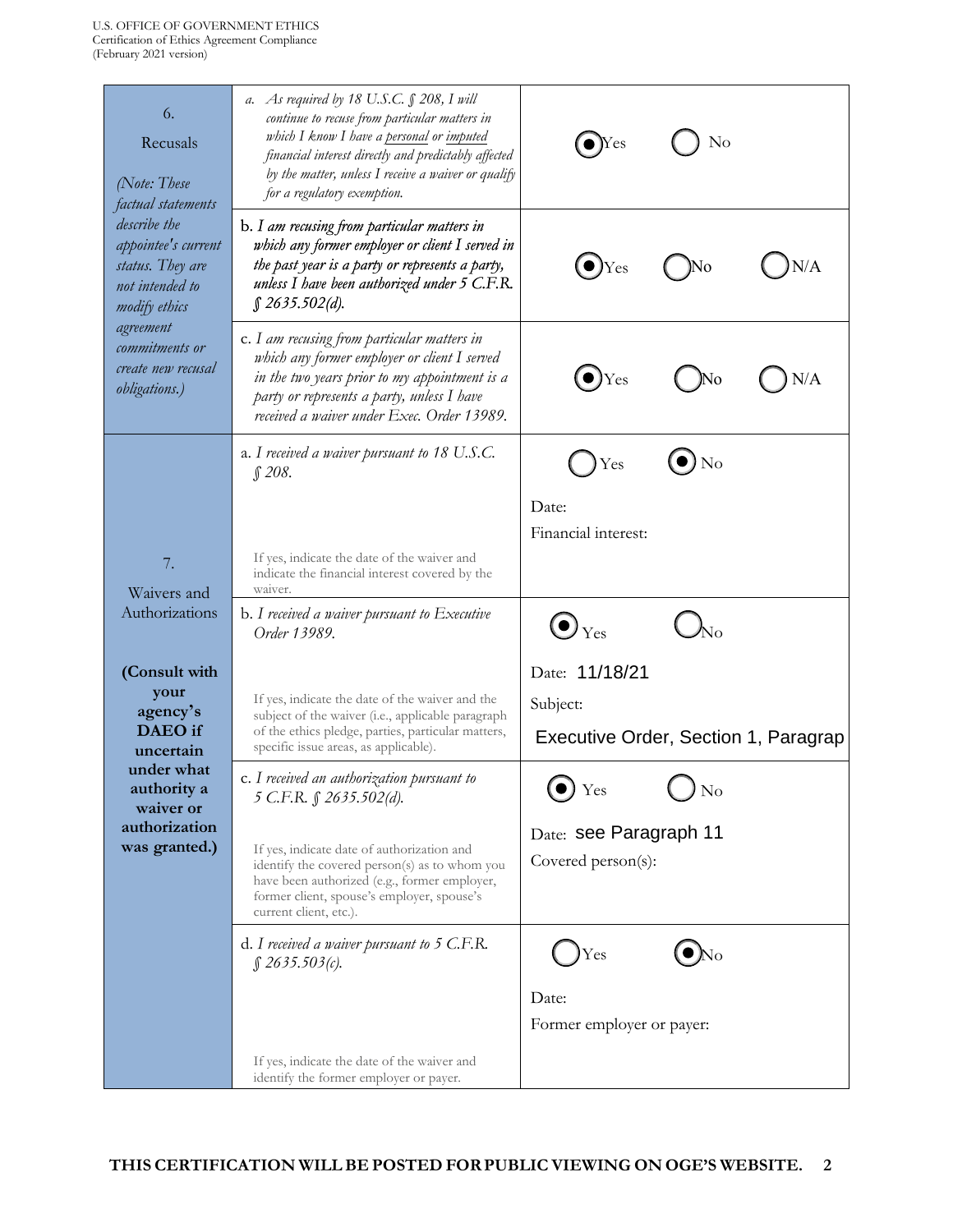| 8.<br>Payments,<br>Accelerations,<br>or Divestitures<br>Required to be<br>Completed<br>Prior to<br>Entering<br>Government<br>Service | Mark this<br>box if not<br>applicable:<br>V                                                                                                                                                                                                                                                                                                                                                                                                                                                                                                                                                                                                                                                                                                                                                                                                                                                       | a. If I committed that I would<br>forfeit a financial interest or<br>payment, unless it was<br>received or accelerated prior to<br>my assumption of the duties<br>of the government position:<br>b. Financial interest or<br>payment at issue: | I forfeited it.          | I received it (or it was accelerated) prior to my<br>assumption of the duties of the position.<br>I received it (or if was accelerated <u>after</u> my<br>assumption of the duties of the position. |  |  |  |
|--------------------------------------------------------------------------------------------------------------------------------------|---------------------------------------------------------------------------------------------------------------------------------------------------------------------------------------------------------------------------------------------------------------------------------------------------------------------------------------------------------------------------------------------------------------------------------------------------------------------------------------------------------------------------------------------------------------------------------------------------------------------------------------------------------------------------------------------------------------------------------------------------------------------------------------------------------------------------------------------------------------------------------------------------|------------------------------------------------------------------------------------------------------------------------------------------------------------------------------------------------------------------------------------------------|--------------------------|-----------------------------------------------------------------------------------------------------------------------------------------------------------------------------------------------------|--|--|--|
| 9.<br>Requirements                                                                                                                   | select $N/A$ .                                                                                                                                                                                                                                                                                                                                                                                                                                                                                                                                                                                                                                                                                                                                                                                                                                                                                    | I have completed my initial ethics briefing,<br>pursuant to 5 C.F.R. § 2638.305.<br>If you are a Special Government Employee<br>(SGE) or career Foreign Service Officer (FSO),                                                                 | Yes                      | N/A<br>No                                                                                                                                                                                           |  |  |  |
| for Regular<br>Appointees                                                                                                            | Executive Order 13989.                                                                                                                                                                                                                                                                                                                                                                                                                                                                                                                                                                                                                                                                                                                                                                                                                                                                            | I have signed the ethics pledge pursuant to<br>If you are a SGE or career FSO or previously<br>signed the pledge, select N/A.                                                                                                                  | Yes                      | N/A<br>No                                                                                                                                                                                           |  |  |  |
| 10.<br>Additional<br>Ethics<br>Agreement<br>Requirements                                                                             |                                                                                                                                                                                                                                                                                                                                                                                                                                                                                                                                                                                                                                                                                                                                                                                                                                                                                                   | to be completed by OGE                                                                                                                                                                                                                         | the adjacent box.<br>Yes | to be completed by appointee<br>I am complying with these requirements as described in<br>N/A<br>No                                                                                                 |  |  |  |
| 11.<br>Comments of<br>Appointee                                                                                                      | I received a 502 authorization in one case in which I had a covered relationship with a party:<br>Students for Fair Admissions Inc. v. President and Fellows of Harvard College (11/9/21).<br>I received four authorizations in cases that presented potential appearance issues under 502's<br>catch-all provision:<br>1. Boechler v. Commissioner of Internal Revenue (amicus brief filed by law clinic of former<br>employer) (11/12/21);<br>2. Dobbs v. Jackson Women's Health Org'n (amicus briefs filed by former law firm and former client)<br>(11/21/21);<br>3. Patel v. Garland (amicus brief filed by former law firm on behalf of two former clients and amicus<br>brief filed by former client) (11/15/21); and<br>4. New York State Rifle & Pistol Ass'n v. Bruen (amicus brief filed by former law firm and two amicus<br>briefs filed by former client organizations) (10/21/21). |                                                                                                                                                                                                                                                |                          |                                                                                                                                                                                                     |  |  |  |
|                                                                                                                                      | Any intentionally false or misleading statement or response provided in this certification is a violation of law<br>punishable by a fine or imprisonment, or both, under 18 U.S.C. § 1001.                                                                                                                                                                                                                                                                                                                                                                                                                                                                                                                                                                                                                                                                                                        |                                                                                                                                                                                                                                                |                          |                                                                                                                                                                                                     |  |  |  |
| I certify that the information<br>I have provided is complete<br>and accurate.                                                       |                                                                                                                                                                                                                                                                                                                                                                                                                                                                                                                                                                                                                                                                                                                                                                                                                                                                                                   | Appointee's Signature:<br>Digitally signed by ELIZABETH<br><b>ELIZABETH PRELOGAR PRELÓGAR</b><br>Date: 2022.02.07 19:26:55 -05'00'                                                                                                             | Date:<br>2/7/22          |                                                                                                                                                                                                     |  |  |  |